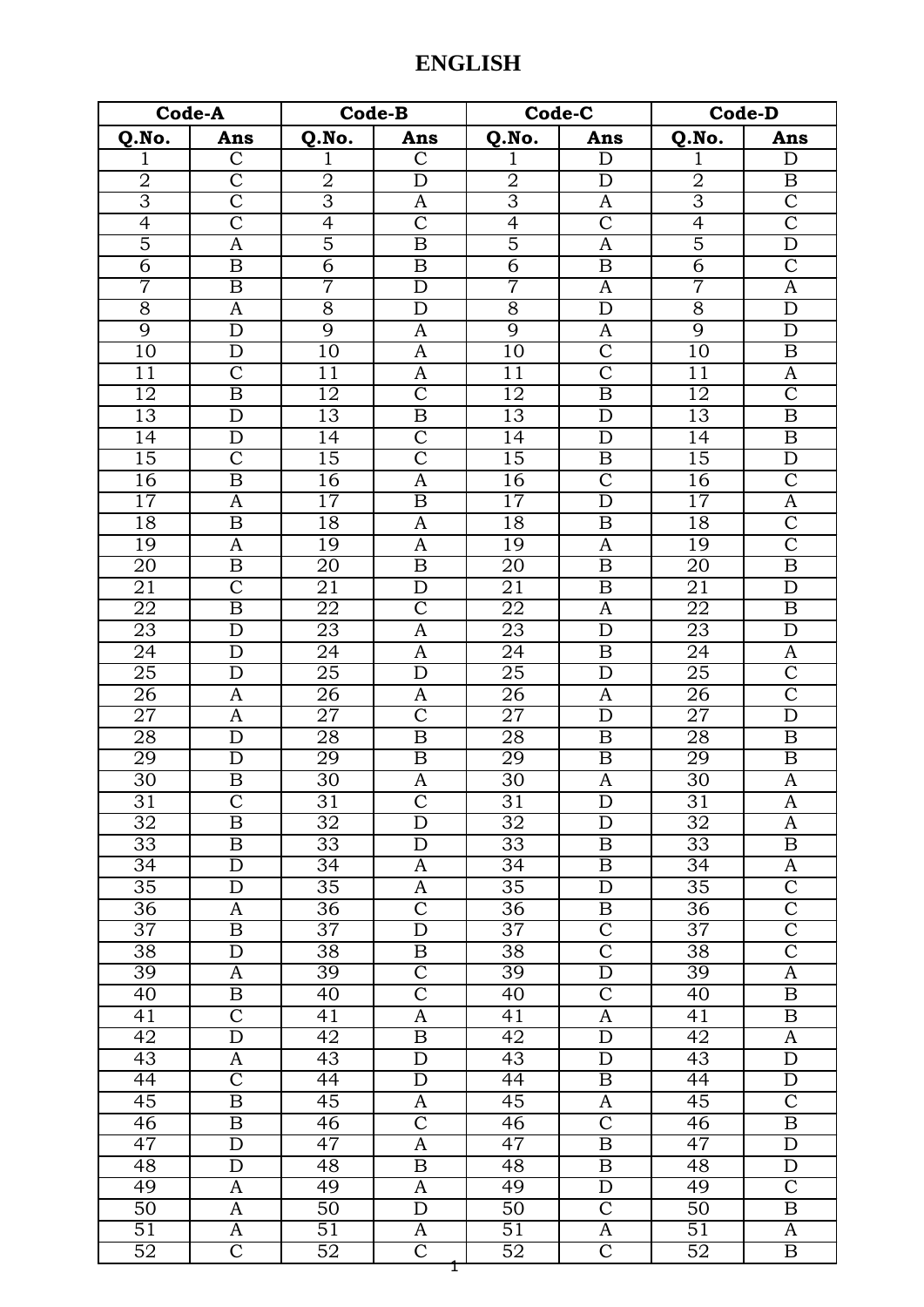| Q.No.<br>Q.No.<br>Q.No.<br>Q.No.<br>Ans<br>Ans<br>Ans<br>Ans<br>$\overline{53}$<br>$\overline{53}$<br>$\overline{53}$<br>$\overline{\mathsf{C}}$<br>$\overline{53}$<br>$\overline{\mathbf{B}}$<br>$\overline{\text{C}}$<br>A<br>$\overline{\text{C}}$<br>$\overline{54}$<br>$\overline{54}$<br>$\overline{54}$<br>$\overline{\mathrm{B}}$<br>$\overline{54}$<br>$\boldsymbol{B}$<br>$\boldsymbol{B}$<br>$\overline{\text{C}}$<br>$\overline{\text{C}}$<br>55<br>55<br>$\overline{55}$<br>$\overline{55}$<br>$\overline{D}$<br>$\overline{D}$<br>$\overline{56}$<br>$\overline{56}$<br>$\overline{56}$<br>$\overline{56}$<br>$\overline{B}$<br>$\mathbf D$<br>B<br>A<br>57<br>$\overline{57}$<br>$\overline{57}$<br>$\overline{57}$<br>$\overline{\mathbf{B}}$<br>$\mathbf D$<br>$\mathbf D$<br>B<br>58<br>$\overline{\text{C}}$<br>$\overline{58}$<br>$\overline{58}$<br>$\overline{58}$<br>$\overline{\mathrm{D}}$<br>$\mathbf{A}$<br>A<br>59<br>$\overline{59}$<br>$\overline{59}$<br>$\overline{\text{C}}$<br>$\overline{59}$<br>$\mathbf D$<br>$\mathbf D$<br>A<br>$\overline{\mathsf{C}}$<br>60<br>$\overline{\mathrm{B}}$<br>60<br>60<br>60<br>$\overline{\mathbf{B}}$<br>$\overline{A}$<br>61<br>$\overline{A}$<br>$\overline{D}$<br>61<br>$\overline{A}$<br>61<br>$\overline{\rm D}$<br>61<br>$\overline{\rm C}$<br>$\overline{62}$<br>$\overline{62}$<br>$\overline{62}$<br>$\overline{D}$<br>62<br>$\boldsymbol{B}$<br>$\boldsymbol{B}$<br>63<br>63<br>$\overline{63}$<br>$\overline{\mathrm{B}}$<br>$\overline{63}$<br>$\overline{\rm D}$<br>$\overline{\mathbf{B}}$<br>$\mathbf{A}$<br>$\overline{64}$<br>$\overline{64}$<br>64<br>64<br>A<br>A<br>B<br>A<br>$\overline{C}$<br>65<br>$\overline{65}$<br>$\overline{65}$<br>$\overline{65}$<br>D<br>$\mathbf D$<br>A<br>$\overline{\mathrm{B}}$<br>66<br>66<br>66<br>$\overline{\mathbf{B}}$<br>$\overline{A}$<br>66<br>A<br>$\overline{\rm C}$<br>67<br>67<br>67<br>$\overline{\mathrm{B}}$<br>67<br>$\overline{B}$<br>$\mathbf D$<br>$\overline{\rm D}$<br>$\overline{68}$<br>$\overline{\mathbf{B}}$<br>$\overline{68}$<br>$\overline{68}$<br>$\overline{68}$<br>A<br>A<br>$\overline{\rm C}$<br>$\overline{69}$<br>$\overline{\mathbf{B}}$<br>$\overline{69}$<br>69<br>$\overline{69}$<br>$\mathbf D$<br>$\mathbf D$<br>$\overline{\mathsf{C}}$<br>$\overline{70}$<br>$\overline{70}$<br>$\overline{70}$<br>$\overline{70}$<br>B<br>A<br>A<br>$\overline{\text{C}}$<br>$\overline{\text{C}}$<br>$\overline{71}$<br>$\overline{71}$<br>$\overline{71}$<br>$\overline{71}$<br>$\boldsymbol{B}$<br>$\boldsymbol{B}$<br>$\overline{\mathsf{C}}$<br>$\overline{72}$<br>72<br>$\overline{\rm D}$<br>72<br>72<br>$\overline{D}$<br>$\overline{A}$<br>73<br>73<br>73<br>73<br>$\overline{\rm D}$<br>$\overline{\rm D}$<br>$\overline{A}$<br>$\overline{A}$<br>$\overline{74}$<br>$\overline{74}$<br>$\overline{74}$<br>$\overline{74}$<br>$\overline{B}$<br>$\mathbf D$<br>B<br>A<br>$\overline{\rm C}$<br>75<br>$\overline{75}$<br>$\overline{75}$<br>$\overline{75}$<br>$\overline{B}$<br>$\overline{\mathrm{B}}$<br>A<br>$\overline{\text{C}}$<br>$\overline{76}$<br>$\overline{76}$<br>76<br>76<br>$\overline{D}$<br>$\boldsymbol{B}$<br>A<br>77<br>77<br>77<br>77<br>$\overline{\rm D}$<br>$\overline{\rm D}$<br>$\overline{D}$<br>A<br>$\overline{\rm C}$<br>$\overline{78}$<br>$\overline{78}$<br>$\overline{78}$<br>$\overline{78}$<br>$\overline{\mathbf{B}}$<br>$\overline{B}$<br>$\overline{\rm D}$<br>$\overline{\text{C}}$<br>79<br>79<br>$\overline{\text{C}}$<br>79<br>$\overline{C}$<br>79<br>$\overline{\mathbf{B}}$<br>$\overline{\text{C}}$<br>$\overline{\text{C}}$<br>$\overline{80}$<br>$\overline{80}$<br>$\overline{80}$<br>80<br>B<br>$\boldsymbol{B}$<br>$\overline{D}$<br>81<br>81<br>$\mathbf D$<br>81<br>$\mathbf D$<br>81<br>A<br>$\overline{\text{C}}$<br>$\overline{\mathrm{B}}$<br>$\overline{82}$<br>$\overline{\rm D}$<br>$\overline{82}$<br>$\overline{\rm D}$<br>$\overline{82}$<br>$\overline{82}$<br>$\overline{83}$<br>$\overline{83}$<br>$\overline{83}$<br>$\overline{83}$<br>$\overline{\rm C}$<br>D<br>A<br>A<br>$\overline{\rm D}$<br>$\overline{\mathrm{B}}$<br>$\overline{84}$<br>84<br>$\overline{84}$<br>$\overline{84}$<br>$\overline{A}$<br>$\mathbf D$<br>85<br>85<br>85<br>$\overline{D}$<br>85<br>A<br>A<br>A<br>$\overline{\text{C}}$<br>$\overline{\text{C}}$<br>86<br>$\overline{\mathbf{B}}$<br>$\overline{86}$<br>86<br>$\boldsymbol{B}$<br>86<br>87<br>$\overline{87}$<br>87<br>$\overline{B}$<br>$\overline{87}$<br>A<br>A<br>A<br>$\overline{\text{C}}$<br>$\overline{C}$<br>$\overline{88}$<br>$\overline{\mathrm{B}}$<br>$\overline{88}$<br>$\overline{88}$<br>$\overline{\mathrm{B}}$<br>$\overline{88}$<br>$\overline{\text{C}}$<br>$\overline{\text{C}}$<br>89<br>89<br>89<br>$\overline{\mathbf{B}}$<br>89<br>A<br>$\overline{\rm D}$<br>90<br>$\overline{\mathrm{B}}$<br>$\overline{90}$<br>$\overline{90}$<br>$\overline{90}$<br>$\overline{A}$<br>$\boldsymbol{B}$<br>91<br>91<br>$\overline{\rm D}$<br>$\overline{\mathbf{B}}$<br>91<br>$\mathbf D$<br>91<br>A<br>$\overline{\mathsf{C}}$<br>$\overline{\mathsf{C}}$<br>92<br>$\overline{92}$<br>$\overline{92}$<br>$\overline{D}$<br>$\overline{92}$<br>$\mathbf{A}$<br>$\overline{\text{C}}$<br>93<br>$\overline{\rm D}$<br>93<br>$\overline{A}$<br>93<br>$\overline{A}$<br>93<br>$\overline{\text{C}}$<br>$\overline{\mathrm{B}}$<br>94<br>$\overline{94}$<br>94<br>94<br>$\overline{\mathbf{B}}$<br>A<br>$\overline{\text{C}}$<br>95<br>$\overline{95}$<br>95<br>$\mathbf D$<br>95<br>$\mathbf D$<br>A<br>$\overline{\text{C}}$<br>$\overline{\rm D}$<br>$\overline{\rm D}$<br>$\overline{96}$<br>$\overline{96}$<br>$\overline{\mathbf{B}}$<br>$\overline{96}$<br>$\overline{96}$<br>97<br>97<br>97<br>$\overline{\rm D}$<br>$\overline{\rm D}$<br>$\overline{97}$<br>$\overline{A}$<br>$\overline{\mathbf{B}}$<br>$\overline{\mathsf{C}}$<br>98<br>$\overline{98}$<br>98<br>$\boldsymbol{B}$<br>98<br>B<br>A<br>$\overline{\mathsf{C}}$<br>$\overline{\rm D}$<br>99<br>99<br>99<br>$\overline{\rm D}$<br>99<br>$\overline{D}$<br>100<br>100<br>100<br>$\overline{\mathrm{B}}$<br>100<br>$\overline{\mathbf{B}}$<br>A<br>A<br>$\overline{\text{C}}$<br>$\overline{\text{C}}$<br>101<br>101<br>$\boldsymbol{B}$<br>101<br>101<br>A<br>$\overline{\text{C}}$<br>$\overline{\rm D}$<br>$\overline{\mathrm{B}}$<br>102<br>$\overline{\mathrm{B}}$<br>102<br>102<br>102<br>103<br>$\overline{\mathrm{B}}$<br>$\overline{103}$<br>$\overline{\rm D}$<br>103<br>$\overline{\rm D}$<br>103<br>$\overline{B}$<br>104<br>104<br>104<br>104<br>$\boldsymbol{B}$<br>$\mathbf{A}$<br>A<br>A<br>$\overline{\text{C}}$<br>105<br>$\overline{\rm D}$<br>105<br>$\overline{\mathrm{B}}$<br>105<br>105<br>$\overline{B}$<br>$\overline{D}$<br>106<br>$\boldsymbol{B}$<br>106<br>106<br>$\mathbf D$<br>106<br>A | Code-A |  | Code-B |  | Code-C |  | <b>Code-D</b> |  |
|----------------------------------------------------------------------------------------------------------------------------------------------------------------------------------------------------------------------------------------------------------------------------------------------------------------------------------------------------------------------------------------------------------------------------------------------------------------------------------------------------------------------------------------------------------------------------------------------------------------------------------------------------------------------------------------------------------------------------------------------------------------------------------------------------------------------------------------------------------------------------------------------------------------------------------------------------------------------------------------------------------------------------------------------------------------------------------------------------------------------------------------------------------------------------------------------------------------------------------------------------------------------------------------------------------------------------------------------------------------------------------------------------------------------------------------------------------------------------------------------------------------------------------------------------------------------------------------------------------------------------------------------------------------------------------------------------------------------------------------------------------------------------------------------------------------------------------------------------------------------------------------------------------------------------------------------------------------------------------------------------------------------------------------------------------------------------------------------------------------------------------------------------------------------------------------------------------------------------------------------------------------------------------------------------------------------------------------------------------------------------------------------------------------------------------------------------------------------------------------------------------------------------------------------------------------------------------------------------------------------------------------------------------------------------------------------------------------------------------------------------------------------------------------------------------------------------------------------------------------------------------------------------------------------------------------------------------------------------------------------------------------------------------------------------------------------------------------------------------------------------------------------------------------------------------------------------------------------------------------------------------------------------------------------------------------------------------------------------------------------------------------------------------------------------------------------------------------------------------------------------------------------------------------------------------------------------------------------------------------------------------------------------------------------------------------------------------------------------------------------------------------------------------------------------------------------------------------------------------------------------------------------------------------------------------------------------------------------------------------------------------------------------------------------------------------------------------------------------------------------------------------------------------------------------------------------------------------------------------------------------------------------------------------------------------------------------------------------------------------------------------------------------------------------------------------------------------------------------------------------------------------------------------------------------------------------------------------------------------------------------------------------------------------------------------------------------------------------------------------------------------------------------------------------------------------------------------------------------------------------------------------------------------------------------------------------------------------------------------------------------------------------------------------------------------------------------------------------------------------------------------------------------------------------------------------------------------------------------------------------------------------------------------------------------------------------------------------------------------------------------------------------------------------------------------------------------------------------------------------------------------------------------------------------------------------------------------------------------------------------------------------------------------------------------------------------------------------------------------------------------------------------------------------------------------------------------------------------------------------------------------------------------------------------------------------------------------------------------------------------------------------------------------------------------------------------------------------------------------------------------------------------------------------------------------------------------------------------------------------------------------------------------------------------------------------------------------------------------------------------------------------------------------------------------------------------------------------------------------------------------------------------------------------------------------------------------------------------------------------------------------------------------------------------------------------------------------------------------------------------------------------------------------------------------------------------------------------------------------------------------------|--------|--|--------|--|--------|--|---------------|--|
|                                                                                                                                                                                                                                                                                                                                                                                                                                                                                                                                                                                                                                                                                                                                                                                                                                                                                                                                                                                                                                                                                                                                                                                                                                                                                                                                                                                                                                                                                                                                                                                                                                                                                                                                                                                                                                                                                                                                                                                                                                                                                                                                                                                                                                                                                                                                                                                                                                                                                                                                                                                                                                                                                                                                                                                                                                                                                                                                                                                                                                                                                                                                                                                                                                                                                                                                                                                                                                                                                                                                                                                                                                                                                                                                                                                                                                                                                                                                                                                                                                                                                                                                                                                                                                                                                                                                                                                                                                                                                                                                                                                                                                                                                                                                                                                                                                                                                                                                                                                                                                                                                                                                                                                                                                                                                                                                                                                                                                                                                                                                                                                                                                                                                                                                                                                                                                                                                                                                                                                                                                                                                                                                                                                                                                                                                                                                                                                                                                                                                                                                                                                                                                                                                                                                                                                                                                                                                  |        |  |        |  |        |  |               |  |
|                                                                                                                                                                                                                                                                                                                                                                                                                                                                                                                                                                                                                                                                                                                                                                                                                                                                                                                                                                                                                                                                                                                                                                                                                                                                                                                                                                                                                                                                                                                                                                                                                                                                                                                                                                                                                                                                                                                                                                                                                                                                                                                                                                                                                                                                                                                                                                                                                                                                                                                                                                                                                                                                                                                                                                                                                                                                                                                                                                                                                                                                                                                                                                                                                                                                                                                                                                                                                                                                                                                                                                                                                                                                                                                                                                                                                                                                                                                                                                                                                                                                                                                                                                                                                                                                                                                                                                                                                                                                                                                                                                                                                                                                                                                                                                                                                                                                                                                                                                                                                                                                                                                                                                                                                                                                                                                                                                                                                                                                                                                                                                                                                                                                                                                                                                                                                                                                                                                                                                                                                                                                                                                                                                                                                                                                                                                                                                                                                                                                                                                                                                                                                                                                                                                                                                                                                                                                                  |        |  |        |  |        |  |               |  |
|                                                                                                                                                                                                                                                                                                                                                                                                                                                                                                                                                                                                                                                                                                                                                                                                                                                                                                                                                                                                                                                                                                                                                                                                                                                                                                                                                                                                                                                                                                                                                                                                                                                                                                                                                                                                                                                                                                                                                                                                                                                                                                                                                                                                                                                                                                                                                                                                                                                                                                                                                                                                                                                                                                                                                                                                                                                                                                                                                                                                                                                                                                                                                                                                                                                                                                                                                                                                                                                                                                                                                                                                                                                                                                                                                                                                                                                                                                                                                                                                                                                                                                                                                                                                                                                                                                                                                                                                                                                                                                                                                                                                                                                                                                                                                                                                                                                                                                                                                                                                                                                                                                                                                                                                                                                                                                                                                                                                                                                                                                                                                                                                                                                                                                                                                                                                                                                                                                                                                                                                                                                                                                                                                                                                                                                                                                                                                                                                                                                                                                                                                                                                                                                                                                                                                                                                                                                                                  |        |  |        |  |        |  |               |  |
|                                                                                                                                                                                                                                                                                                                                                                                                                                                                                                                                                                                                                                                                                                                                                                                                                                                                                                                                                                                                                                                                                                                                                                                                                                                                                                                                                                                                                                                                                                                                                                                                                                                                                                                                                                                                                                                                                                                                                                                                                                                                                                                                                                                                                                                                                                                                                                                                                                                                                                                                                                                                                                                                                                                                                                                                                                                                                                                                                                                                                                                                                                                                                                                                                                                                                                                                                                                                                                                                                                                                                                                                                                                                                                                                                                                                                                                                                                                                                                                                                                                                                                                                                                                                                                                                                                                                                                                                                                                                                                                                                                                                                                                                                                                                                                                                                                                                                                                                                                                                                                                                                                                                                                                                                                                                                                                                                                                                                                                                                                                                                                                                                                                                                                                                                                                                                                                                                                                                                                                                                                                                                                                                                                                                                                                                                                                                                                                                                                                                                                                                                                                                                                                                                                                                                                                                                                                                                  |        |  |        |  |        |  |               |  |
|                                                                                                                                                                                                                                                                                                                                                                                                                                                                                                                                                                                                                                                                                                                                                                                                                                                                                                                                                                                                                                                                                                                                                                                                                                                                                                                                                                                                                                                                                                                                                                                                                                                                                                                                                                                                                                                                                                                                                                                                                                                                                                                                                                                                                                                                                                                                                                                                                                                                                                                                                                                                                                                                                                                                                                                                                                                                                                                                                                                                                                                                                                                                                                                                                                                                                                                                                                                                                                                                                                                                                                                                                                                                                                                                                                                                                                                                                                                                                                                                                                                                                                                                                                                                                                                                                                                                                                                                                                                                                                                                                                                                                                                                                                                                                                                                                                                                                                                                                                                                                                                                                                                                                                                                                                                                                                                                                                                                                                                                                                                                                                                                                                                                                                                                                                                                                                                                                                                                                                                                                                                                                                                                                                                                                                                                                                                                                                                                                                                                                                                                                                                                                                                                                                                                                                                                                                                                                  |        |  |        |  |        |  |               |  |
|                                                                                                                                                                                                                                                                                                                                                                                                                                                                                                                                                                                                                                                                                                                                                                                                                                                                                                                                                                                                                                                                                                                                                                                                                                                                                                                                                                                                                                                                                                                                                                                                                                                                                                                                                                                                                                                                                                                                                                                                                                                                                                                                                                                                                                                                                                                                                                                                                                                                                                                                                                                                                                                                                                                                                                                                                                                                                                                                                                                                                                                                                                                                                                                                                                                                                                                                                                                                                                                                                                                                                                                                                                                                                                                                                                                                                                                                                                                                                                                                                                                                                                                                                                                                                                                                                                                                                                                                                                                                                                                                                                                                                                                                                                                                                                                                                                                                                                                                                                                                                                                                                                                                                                                                                                                                                                                                                                                                                                                                                                                                                                                                                                                                                                                                                                                                                                                                                                                                                                                                                                                                                                                                                                                                                                                                                                                                                                                                                                                                                                                                                                                                                                                                                                                                                                                                                                                                                  |        |  |        |  |        |  |               |  |
|                                                                                                                                                                                                                                                                                                                                                                                                                                                                                                                                                                                                                                                                                                                                                                                                                                                                                                                                                                                                                                                                                                                                                                                                                                                                                                                                                                                                                                                                                                                                                                                                                                                                                                                                                                                                                                                                                                                                                                                                                                                                                                                                                                                                                                                                                                                                                                                                                                                                                                                                                                                                                                                                                                                                                                                                                                                                                                                                                                                                                                                                                                                                                                                                                                                                                                                                                                                                                                                                                                                                                                                                                                                                                                                                                                                                                                                                                                                                                                                                                                                                                                                                                                                                                                                                                                                                                                                                                                                                                                                                                                                                                                                                                                                                                                                                                                                                                                                                                                                                                                                                                                                                                                                                                                                                                                                                                                                                                                                                                                                                                                                                                                                                                                                                                                                                                                                                                                                                                                                                                                                                                                                                                                                                                                                                                                                                                                                                                                                                                                                                                                                                                                                                                                                                                                                                                                                                                  |        |  |        |  |        |  |               |  |
|                                                                                                                                                                                                                                                                                                                                                                                                                                                                                                                                                                                                                                                                                                                                                                                                                                                                                                                                                                                                                                                                                                                                                                                                                                                                                                                                                                                                                                                                                                                                                                                                                                                                                                                                                                                                                                                                                                                                                                                                                                                                                                                                                                                                                                                                                                                                                                                                                                                                                                                                                                                                                                                                                                                                                                                                                                                                                                                                                                                                                                                                                                                                                                                                                                                                                                                                                                                                                                                                                                                                                                                                                                                                                                                                                                                                                                                                                                                                                                                                                                                                                                                                                                                                                                                                                                                                                                                                                                                                                                                                                                                                                                                                                                                                                                                                                                                                                                                                                                                                                                                                                                                                                                                                                                                                                                                                                                                                                                                                                                                                                                                                                                                                                                                                                                                                                                                                                                                                                                                                                                                                                                                                                                                                                                                                                                                                                                                                                                                                                                                                                                                                                                                                                                                                                                                                                                                                                  |        |  |        |  |        |  |               |  |
|                                                                                                                                                                                                                                                                                                                                                                                                                                                                                                                                                                                                                                                                                                                                                                                                                                                                                                                                                                                                                                                                                                                                                                                                                                                                                                                                                                                                                                                                                                                                                                                                                                                                                                                                                                                                                                                                                                                                                                                                                                                                                                                                                                                                                                                                                                                                                                                                                                                                                                                                                                                                                                                                                                                                                                                                                                                                                                                                                                                                                                                                                                                                                                                                                                                                                                                                                                                                                                                                                                                                                                                                                                                                                                                                                                                                                                                                                                                                                                                                                                                                                                                                                                                                                                                                                                                                                                                                                                                                                                                                                                                                                                                                                                                                                                                                                                                                                                                                                                                                                                                                                                                                                                                                                                                                                                                                                                                                                                                                                                                                                                                                                                                                                                                                                                                                                                                                                                                                                                                                                                                                                                                                                                                                                                                                                                                                                                                                                                                                                                                                                                                                                                                                                                                                                                                                                                                                                  |        |  |        |  |        |  |               |  |
|                                                                                                                                                                                                                                                                                                                                                                                                                                                                                                                                                                                                                                                                                                                                                                                                                                                                                                                                                                                                                                                                                                                                                                                                                                                                                                                                                                                                                                                                                                                                                                                                                                                                                                                                                                                                                                                                                                                                                                                                                                                                                                                                                                                                                                                                                                                                                                                                                                                                                                                                                                                                                                                                                                                                                                                                                                                                                                                                                                                                                                                                                                                                                                                                                                                                                                                                                                                                                                                                                                                                                                                                                                                                                                                                                                                                                                                                                                                                                                                                                                                                                                                                                                                                                                                                                                                                                                                                                                                                                                                                                                                                                                                                                                                                                                                                                                                                                                                                                                                                                                                                                                                                                                                                                                                                                                                                                                                                                                                                                                                                                                                                                                                                                                                                                                                                                                                                                                                                                                                                                                                                                                                                                                                                                                                                                                                                                                                                                                                                                                                                                                                                                                                                                                                                                                                                                                                                                  |        |  |        |  |        |  |               |  |
|                                                                                                                                                                                                                                                                                                                                                                                                                                                                                                                                                                                                                                                                                                                                                                                                                                                                                                                                                                                                                                                                                                                                                                                                                                                                                                                                                                                                                                                                                                                                                                                                                                                                                                                                                                                                                                                                                                                                                                                                                                                                                                                                                                                                                                                                                                                                                                                                                                                                                                                                                                                                                                                                                                                                                                                                                                                                                                                                                                                                                                                                                                                                                                                                                                                                                                                                                                                                                                                                                                                                                                                                                                                                                                                                                                                                                                                                                                                                                                                                                                                                                                                                                                                                                                                                                                                                                                                                                                                                                                                                                                                                                                                                                                                                                                                                                                                                                                                                                                                                                                                                                                                                                                                                                                                                                                                                                                                                                                                                                                                                                                                                                                                                                                                                                                                                                                                                                                                                                                                                                                                                                                                                                                                                                                                                                                                                                                                                                                                                                                                                                                                                                                                                                                                                                                                                                                                                                  |        |  |        |  |        |  |               |  |
|                                                                                                                                                                                                                                                                                                                                                                                                                                                                                                                                                                                                                                                                                                                                                                                                                                                                                                                                                                                                                                                                                                                                                                                                                                                                                                                                                                                                                                                                                                                                                                                                                                                                                                                                                                                                                                                                                                                                                                                                                                                                                                                                                                                                                                                                                                                                                                                                                                                                                                                                                                                                                                                                                                                                                                                                                                                                                                                                                                                                                                                                                                                                                                                                                                                                                                                                                                                                                                                                                                                                                                                                                                                                                                                                                                                                                                                                                                                                                                                                                                                                                                                                                                                                                                                                                                                                                                                                                                                                                                                                                                                                                                                                                                                                                                                                                                                                                                                                                                                                                                                                                                                                                                                                                                                                                                                                                                                                                                                                                                                                                                                                                                                                                                                                                                                                                                                                                                                                                                                                                                                                                                                                                                                                                                                                                                                                                                                                                                                                                                                                                                                                                                                                                                                                                                                                                                                                                  |        |  |        |  |        |  |               |  |
|                                                                                                                                                                                                                                                                                                                                                                                                                                                                                                                                                                                                                                                                                                                                                                                                                                                                                                                                                                                                                                                                                                                                                                                                                                                                                                                                                                                                                                                                                                                                                                                                                                                                                                                                                                                                                                                                                                                                                                                                                                                                                                                                                                                                                                                                                                                                                                                                                                                                                                                                                                                                                                                                                                                                                                                                                                                                                                                                                                                                                                                                                                                                                                                                                                                                                                                                                                                                                                                                                                                                                                                                                                                                                                                                                                                                                                                                                                                                                                                                                                                                                                                                                                                                                                                                                                                                                                                                                                                                                                                                                                                                                                                                                                                                                                                                                                                                                                                                                                                                                                                                                                                                                                                                                                                                                                                                                                                                                                                                                                                                                                                                                                                                                                                                                                                                                                                                                                                                                                                                                                                                                                                                                                                                                                                                                                                                                                                                                                                                                                                                                                                                                                                                                                                                                                                                                                                                                  |        |  |        |  |        |  |               |  |
|                                                                                                                                                                                                                                                                                                                                                                                                                                                                                                                                                                                                                                                                                                                                                                                                                                                                                                                                                                                                                                                                                                                                                                                                                                                                                                                                                                                                                                                                                                                                                                                                                                                                                                                                                                                                                                                                                                                                                                                                                                                                                                                                                                                                                                                                                                                                                                                                                                                                                                                                                                                                                                                                                                                                                                                                                                                                                                                                                                                                                                                                                                                                                                                                                                                                                                                                                                                                                                                                                                                                                                                                                                                                                                                                                                                                                                                                                                                                                                                                                                                                                                                                                                                                                                                                                                                                                                                                                                                                                                                                                                                                                                                                                                                                                                                                                                                                                                                                                                                                                                                                                                                                                                                                                                                                                                                                                                                                                                                                                                                                                                                                                                                                                                                                                                                                                                                                                                                                                                                                                                                                                                                                                                                                                                                                                                                                                                                                                                                                                                                                                                                                                                                                                                                                                                                                                                                                                  |        |  |        |  |        |  |               |  |
|                                                                                                                                                                                                                                                                                                                                                                                                                                                                                                                                                                                                                                                                                                                                                                                                                                                                                                                                                                                                                                                                                                                                                                                                                                                                                                                                                                                                                                                                                                                                                                                                                                                                                                                                                                                                                                                                                                                                                                                                                                                                                                                                                                                                                                                                                                                                                                                                                                                                                                                                                                                                                                                                                                                                                                                                                                                                                                                                                                                                                                                                                                                                                                                                                                                                                                                                                                                                                                                                                                                                                                                                                                                                                                                                                                                                                                                                                                                                                                                                                                                                                                                                                                                                                                                                                                                                                                                                                                                                                                                                                                                                                                                                                                                                                                                                                                                                                                                                                                                                                                                                                                                                                                                                                                                                                                                                                                                                                                                                                                                                                                                                                                                                                                                                                                                                                                                                                                                                                                                                                                                                                                                                                                                                                                                                                                                                                                                                                                                                                                                                                                                                                                                                                                                                                                                                                                                                                  |        |  |        |  |        |  |               |  |
|                                                                                                                                                                                                                                                                                                                                                                                                                                                                                                                                                                                                                                                                                                                                                                                                                                                                                                                                                                                                                                                                                                                                                                                                                                                                                                                                                                                                                                                                                                                                                                                                                                                                                                                                                                                                                                                                                                                                                                                                                                                                                                                                                                                                                                                                                                                                                                                                                                                                                                                                                                                                                                                                                                                                                                                                                                                                                                                                                                                                                                                                                                                                                                                                                                                                                                                                                                                                                                                                                                                                                                                                                                                                                                                                                                                                                                                                                                                                                                                                                                                                                                                                                                                                                                                                                                                                                                                                                                                                                                                                                                                                                                                                                                                                                                                                                                                                                                                                                                                                                                                                                                                                                                                                                                                                                                                                                                                                                                                                                                                                                                                                                                                                                                                                                                                                                                                                                                                                                                                                                                                                                                                                                                                                                                                                                                                                                                                                                                                                                                                                                                                                                                                                                                                                                                                                                                                                                  |        |  |        |  |        |  |               |  |
|                                                                                                                                                                                                                                                                                                                                                                                                                                                                                                                                                                                                                                                                                                                                                                                                                                                                                                                                                                                                                                                                                                                                                                                                                                                                                                                                                                                                                                                                                                                                                                                                                                                                                                                                                                                                                                                                                                                                                                                                                                                                                                                                                                                                                                                                                                                                                                                                                                                                                                                                                                                                                                                                                                                                                                                                                                                                                                                                                                                                                                                                                                                                                                                                                                                                                                                                                                                                                                                                                                                                                                                                                                                                                                                                                                                                                                                                                                                                                                                                                                                                                                                                                                                                                                                                                                                                                                                                                                                                                                                                                                                                                                                                                                                                                                                                                                                                                                                                                                                                                                                                                                                                                                                                                                                                                                                                                                                                                                                                                                                                                                                                                                                                                                                                                                                                                                                                                                                                                                                                                                                                                                                                                                                                                                                                                                                                                                                                                                                                                                                                                                                                                                                                                                                                                                                                                                                                                  |        |  |        |  |        |  |               |  |
|                                                                                                                                                                                                                                                                                                                                                                                                                                                                                                                                                                                                                                                                                                                                                                                                                                                                                                                                                                                                                                                                                                                                                                                                                                                                                                                                                                                                                                                                                                                                                                                                                                                                                                                                                                                                                                                                                                                                                                                                                                                                                                                                                                                                                                                                                                                                                                                                                                                                                                                                                                                                                                                                                                                                                                                                                                                                                                                                                                                                                                                                                                                                                                                                                                                                                                                                                                                                                                                                                                                                                                                                                                                                                                                                                                                                                                                                                                                                                                                                                                                                                                                                                                                                                                                                                                                                                                                                                                                                                                                                                                                                                                                                                                                                                                                                                                                                                                                                                                                                                                                                                                                                                                                                                                                                                                                                                                                                                                                                                                                                                                                                                                                                                                                                                                                                                                                                                                                                                                                                                                                                                                                                                                                                                                                                                                                                                                                                                                                                                                                                                                                                                                                                                                                                                                                                                                                                                  |        |  |        |  |        |  |               |  |
|                                                                                                                                                                                                                                                                                                                                                                                                                                                                                                                                                                                                                                                                                                                                                                                                                                                                                                                                                                                                                                                                                                                                                                                                                                                                                                                                                                                                                                                                                                                                                                                                                                                                                                                                                                                                                                                                                                                                                                                                                                                                                                                                                                                                                                                                                                                                                                                                                                                                                                                                                                                                                                                                                                                                                                                                                                                                                                                                                                                                                                                                                                                                                                                                                                                                                                                                                                                                                                                                                                                                                                                                                                                                                                                                                                                                                                                                                                                                                                                                                                                                                                                                                                                                                                                                                                                                                                                                                                                                                                                                                                                                                                                                                                                                                                                                                                                                                                                                                                                                                                                                                                                                                                                                                                                                                                                                                                                                                                                                                                                                                                                                                                                                                                                                                                                                                                                                                                                                                                                                                                                                                                                                                                                                                                                                                                                                                                                                                                                                                                                                                                                                                                                                                                                                                                                                                                                                                  |        |  |        |  |        |  |               |  |
|                                                                                                                                                                                                                                                                                                                                                                                                                                                                                                                                                                                                                                                                                                                                                                                                                                                                                                                                                                                                                                                                                                                                                                                                                                                                                                                                                                                                                                                                                                                                                                                                                                                                                                                                                                                                                                                                                                                                                                                                                                                                                                                                                                                                                                                                                                                                                                                                                                                                                                                                                                                                                                                                                                                                                                                                                                                                                                                                                                                                                                                                                                                                                                                                                                                                                                                                                                                                                                                                                                                                                                                                                                                                                                                                                                                                                                                                                                                                                                                                                                                                                                                                                                                                                                                                                                                                                                                                                                                                                                                                                                                                                                                                                                                                                                                                                                                                                                                                                                                                                                                                                                                                                                                                                                                                                                                                                                                                                                                                                                                                                                                                                                                                                                                                                                                                                                                                                                                                                                                                                                                                                                                                                                                                                                                                                                                                                                                                                                                                                                                                                                                                                                                                                                                                                                                                                                                                                  |        |  |        |  |        |  |               |  |
|                                                                                                                                                                                                                                                                                                                                                                                                                                                                                                                                                                                                                                                                                                                                                                                                                                                                                                                                                                                                                                                                                                                                                                                                                                                                                                                                                                                                                                                                                                                                                                                                                                                                                                                                                                                                                                                                                                                                                                                                                                                                                                                                                                                                                                                                                                                                                                                                                                                                                                                                                                                                                                                                                                                                                                                                                                                                                                                                                                                                                                                                                                                                                                                                                                                                                                                                                                                                                                                                                                                                                                                                                                                                                                                                                                                                                                                                                                                                                                                                                                                                                                                                                                                                                                                                                                                                                                                                                                                                                                                                                                                                                                                                                                                                                                                                                                                                                                                                                                                                                                                                                                                                                                                                                                                                                                                                                                                                                                                                                                                                                                                                                                                                                                                                                                                                                                                                                                                                                                                                                                                                                                                                                                                                                                                                                                                                                                                                                                                                                                                                                                                                                                                                                                                                                                                                                                                                                  |        |  |        |  |        |  |               |  |
|                                                                                                                                                                                                                                                                                                                                                                                                                                                                                                                                                                                                                                                                                                                                                                                                                                                                                                                                                                                                                                                                                                                                                                                                                                                                                                                                                                                                                                                                                                                                                                                                                                                                                                                                                                                                                                                                                                                                                                                                                                                                                                                                                                                                                                                                                                                                                                                                                                                                                                                                                                                                                                                                                                                                                                                                                                                                                                                                                                                                                                                                                                                                                                                                                                                                                                                                                                                                                                                                                                                                                                                                                                                                                                                                                                                                                                                                                                                                                                                                                                                                                                                                                                                                                                                                                                                                                                                                                                                                                                                                                                                                                                                                                                                                                                                                                                                                                                                                                                                                                                                                                                                                                                                                                                                                                                                                                                                                                                                                                                                                                                                                                                                                                                                                                                                                                                                                                                                                                                                                                                                                                                                                                                                                                                                                                                                                                                                                                                                                                                                                                                                                                                                                                                                                                                                                                                                                                  |        |  |        |  |        |  |               |  |
|                                                                                                                                                                                                                                                                                                                                                                                                                                                                                                                                                                                                                                                                                                                                                                                                                                                                                                                                                                                                                                                                                                                                                                                                                                                                                                                                                                                                                                                                                                                                                                                                                                                                                                                                                                                                                                                                                                                                                                                                                                                                                                                                                                                                                                                                                                                                                                                                                                                                                                                                                                                                                                                                                                                                                                                                                                                                                                                                                                                                                                                                                                                                                                                                                                                                                                                                                                                                                                                                                                                                                                                                                                                                                                                                                                                                                                                                                                                                                                                                                                                                                                                                                                                                                                                                                                                                                                                                                                                                                                                                                                                                                                                                                                                                                                                                                                                                                                                                                                                                                                                                                                                                                                                                                                                                                                                                                                                                                                                                                                                                                                                                                                                                                                                                                                                                                                                                                                                                                                                                                                                                                                                                                                                                                                                                                                                                                                                                                                                                                                                                                                                                                                                                                                                                                                                                                                                                                  |        |  |        |  |        |  |               |  |
|                                                                                                                                                                                                                                                                                                                                                                                                                                                                                                                                                                                                                                                                                                                                                                                                                                                                                                                                                                                                                                                                                                                                                                                                                                                                                                                                                                                                                                                                                                                                                                                                                                                                                                                                                                                                                                                                                                                                                                                                                                                                                                                                                                                                                                                                                                                                                                                                                                                                                                                                                                                                                                                                                                                                                                                                                                                                                                                                                                                                                                                                                                                                                                                                                                                                                                                                                                                                                                                                                                                                                                                                                                                                                                                                                                                                                                                                                                                                                                                                                                                                                                                                                                                                                                                                                                                                                                                                                                                                                                                                                                                                                                                                                                                                                                                                                                                                                                                                                                                                                                                                                                                                                                                                                                                                                                                                                                                                                                                                                                                                                                                                                                                                                                                                                                                                                                                                                                                                                                                                                                                                                                                                                                                                                                                                                                                                                                                                                                                                                                                                                                                                                                                                                                                                                                                                                                                                                  |        |  |        |  |        |  |               |  |
|                                                                                                                                                                                                                                                                                                                                                                                                                                                                                                                                                                                                                                                                                                                                                                                                                                                                                                                                                                                                                                                                                                                                                                                                                                                                                                                                                                                                                                                                                                                                                                                                                                                                                                                                                                                                                                                                                                                                                                                                                                                                                                                                                                                                                                                                                                                                                                                                                                                                                                                                                                                                                                                                                                                                                                                                                                                                                                                                                                                                                                                                                                                                                                                                                                                                                                                                                                                                                                                                                                                                                                                                                                                                                                                                                                                                                                                                                                                                                                                                                                                                                                                                                                                                                                                                                                                                                                                                                                                                                                                                                                                                                                                                                                                                                                                                                                                                                                                                                                                                                                                                                                                                                                                                                                                                                                                                                                                                                                                                                                                                                                                                                                                                                                                                                                                                                                                                                                                                                                                                                                                                                                                                                                                                                                                                                                                                                                                                                                                                                                                                                                                                                                                                                                                                                                                                                                                                                  |        |  |        |  |        |  |               |  |
|                                                                                                                                                                                                                                                                                                                                                                                                                                                                                                                                                                                                                                                                                                                                                                                                                                                                                                                                                                                                                                                                                                                                                                                                                                                                                                                                                                                                                                                                                                                                                                                                                                                                                                                                                                                                                                                                                                                                                                                                                                                                                                                                                                                                                                                                                                                                                                                                                                                                                                                                                                                                                                                                                                                                                                                                                                                                                                                                                                                                                                                                                                                                                                                                                                                                                                                                                                                                                                                                                                                                                                                                                                                                                                                                                                                                                                                                                                                                                                                                                                                                                                                                                                                                                                                                                                                                                                                                                                                                                                                                                                                                                                                                                                                                                                                                                                                                                                                                                                                                                                                                                                                                                                                                                                                                                                                                                                                                                                                                                                                                                                                                                                                                                                                                                                                                                                                                                                                                                                                                                                                                                                                                                                                                                                                                                                                                                                                                                                                                                                                                                                                                                                                                                                                                                                                                                                                                                  |        |  |        |  |        |  |               |  |
|                                                                                                                                                                                                                                                                                                                                                                                                                                                                                                                                                                                                                                                                                                                                                                                                                                                                                                                                                                                                                                                                                                                                                                                                                                                                                                                                                                                                                                                                                                                                                                                                                                                                                                                                                                                                                                                                                                                                                                                                                                                                                                                                                                                                                                                                                                                                                                                                                                                                                                                                                                                                                                                                                                                                                                                                                                                                                                                                                                                                                                                                                                                                                                                                                                                                                                                                                                                                                                                                                                                                                                                                                                                                                                                                                                                                                                                                                                                                                                                                                                                                                                                                                                                                                                                                                                                                                                                                                                                                                                                                                                                                                                                                                                                                                                                                                                                                                                                                                                                                                                                                                                                                                                                                                                                                                                                                                                                                                                                                                                                                                                                                                                                                                                                                                                                                                                                                                                                                                                                                                                                                                                                                                                                                                                                                                                                                                                                                                                                                                                                                                                                                                                                                                                                                                                                                                                                                                  |        |  |        |  |        |  |               |  |
|                                                                                                                                                                                                                                                                                                                                                                                                                                                                                                                                                                                                                                                                                                                                                                                                                                                                                                                                                                                                                                                                                                                                                                                                                                                                                                                                                                                                                                                                                                                                                                                                                                                                                                                                                                                                                                                                                                                                                                                                                                                                                                                                                                                                                                                                                                                                                                                                                                                                                                                                                                                                                                                                                                                                                                                                                                                                                                                                                                                                                                                                                                                                                                                                                                                                                                                                                                                                                                                                                                                                                                                                                                                                                                                                                                                                                                                                                                                                                                                                                                                                                                                                                                                                                                                                                                                                                                                                                                                                                                                                                                                                                                                                                                                                                                                                                                                                                                                                                                                                                                                                                                                                                                                                                                                                                                                                                                                                                                                                                                                                                                                                                                                                                                                                                                                                                                                                                                                                                                                                                                                                                                                                                                                                                                                                                                                                                                                                                                                                                                                                                                                                                                                                                                                                                                                                                                                                                  |        |  |        |  |        |  |               |  |
|                                                                                                                                                                                                                                                                                                                                                                                                                                                                                                                                                                                                                                                                                                                                                                                                                                                                                                                                                                                                                                                                                                                                                                                                                                                                                                                                                                                                                                                                                                                                                                                                                                                                                                                                                                                                                                                                                                                                                                                                                                                                                                                                                                                                                                                                                                                                                                                                                                                                                                                                                                                                                                                                                                                                                                                                                                                                                                                                                                                                                                                                                                                                                                                                                                                                                                                                                                                                                                                                                                                                                                                                                                                                                                                                                                                                                                                                                                                                                                                                                                                                                                                                                                                                                                                                                                                                                                                                                                                                                                                                                                                                                                                                                                                                                                                                                                                                                                                                                                                                                                                                                                                                                                                                                                                                                                                                                                                                                                                                                                                                                                                                                                                                                                                                                                                                                                                                                                                                                                                                                                                                                                                                                                                                                                                                                                                                                                                                                                                                                                                                                                                                                                                                                                                                                                                                                                                                                  |        |  |        |  |        |  |               |  |
|                                                                                                                                                                                                                                                                                                                                                                                                                                                                                                                                                                                                                                                                                                                                                                                                                                                                                                                                                                                                                                                                                                                                                                                                                                                                                                                                                                                                                                                                                                                                                                                                                                                                                                                                                                                                                                                                                                                                                                                                                                                                                                                                                                                                                                                                                                                                                                                                                                                                                                                                                                                                                                                                                                                                                                                                                                                                                                                                                                                                                                                                                                                                                                                                                                                                                                                                                                                                                                                                                                                                                                                                                                                                                                                                                                                                                                                                                                                                                                                                                                                                                                                                                                                                                                                                                                                                                                                                                                                                                                                                                                                                                                                                                                                                                                                                                                                                                                                                                                                                                                                                                                                                                                                                                                                                                                                                                                                                                                                                                                                                                                                                                                                                                                                                                                                                                                                                                                                                                                                                                                                                                                                                                                                                                                                                                                                                                                                                                                                                                                                                                                                                                                                                                                                                                                                                                                                                                  |        |  |        |  |        |  |               |  |
|                                                                                                                                                                                                                                                                                                                                                                                                                                                                                                                                                                                                                                                                                                                                                                                                                                                                                                                                                                                                                                                                                                                                                                                                                                                                                                                                                                                                                                                                                                                                                                                                                                                                                                                                                                                                                                                                                                                                                                                                                                                                                                                                                                                                                                                                                                                                                                                                                                                                                                                                                                                                                                                                                                                                                                                                                                                                                                                                                                                                                                                                                                                                                                                                                                                                                                                                                                                                                                                                                                                                                                                                                                                                                                                                                                                                                                                                                                                                                                                                                                                                                                                                                                                                                                                                                                                                                                                                                                                                                                                                                                                                                                                                                                                                                                                                                                                                                                                                                                                                                                                                                                                                                                                                                                                                                                                                                                                                                                                                                                                                                                                                                                                                                                                                                                                                                                                                                                                                                                                                                                                                                                                                                                                                                                                                                                                                                                                                                                                                                                                                                                                                                                                                                                                                                                                                                                                                                  |        |  |        |  |        |  |               |  |
|                                                                                                                                                                                                                                                                                                                                                                                                                                                                                                                                                                                                                                                                                                                                                                                                                                                                                                                                                                                                                                                                                                                                                                                                                                                                                                                                                                                                                                                                                                                                                                                                                                                                                                                                                                                                                                                                                                                                                                                                                                                                                                                                                                                                                                                                                                                                                                                                                                                                                                                                                                                                                                                                                                                                                                                                                                                                                                                                                                                                                                                                                                                                                                                                                                                                                                                                                                                                                                                                                                                                                                                                                                                                                                                                                                                                                                                                                                                                                                                                                                                                                                                                                                                                                                                                                                                                                                                                                                                                                                                                                                                                                                                                                                                                                                                                                                                                                                                                                                                                                                                                                                                                                                                                                                                                                                                                                                                                                                                                                                                                                                                                                                                                                                                                                                                                                                                                                                                                                                                                                                                                                                                                                                                                                                                                                                                                                                                                                                                                                                                                                                                                                                                                                                                                                                                                                                                                                  |        |  |        |  |        |  |               |  |
|                                                                                                                                                                                                                                                                                                                                                                                                                                                                                                                                                                                                                                                                                                                                                                                                                                                                                                                                                                                                                                                                                                                                                                                                                                                                                                                                                                                                                                                                                                                                                                                                                                                                                                                                                                                                                                                                                                                                                                                                                                                                                                                                                                                                                                                                                                                                                                                                                                                                                                                                                                                                                                                                                                                                                                                                                                                                                                                                                                                                                                                                                                                                                                                                                                                                                                                                                                                                                                                                                                                                                                                                                                                                                                                                                                                                                                                                                                                                                                                                                                                                                                                                                                                                                                                                                                                                                                                                                                                                                                                                                                                                                                                                                                                                                                                                                                                                                                                                                                                                                                                                                                                                                                                                                                                                                                                                                                                                                                                                                                                                                                                                                                                                                                                                                                                                                                                                                                                                                                                                                                                                                                                                                                                                                                                                                                                                                                                                                                                                                                                                                                                                                                                                                                                                                                                                                                                                                  |        |  |        |  |        |  |               |  |
|                                                                                                                                                                                                                                                                                                                                                                                                                                                                                                                                                                                                                                                                                                                                                                                                                                                                                                                                                                                                                                                                                                                                                                                                                                                                                                                                                                                                                                                                                                                                                                                                                                                                                                                                                                                                                                                                                                                                                                                                                                                                                                                                                                                                                                                                                                                                                                                                                                                                                                                                                                                                                                                                                                                                                                                                                                                                                                                                                                                                                                                                                                                                                                                                                                                                                                                                                                                                                                                                                                                                                                                                                                                                                                                                                                                                                                                                                                                                                                                                                                                                                                                                                                                                                                                                                                                                                                                                                                                                                                                                                                                                                                                                                                                                                                                                                                                                                                                                                                                                                                                                                                                                                                                                                                                                                                                                                                                                                                                                                                                                                                                                                                                                                                                                                                                                                                                                                                                                                                                                                                                                                                                                                                                                                                                                                                                                                                                                                                                                                                                                                                                                                                                                                                                                                                                                                                                                                  |        |  |        |  |        |  |               |  |
|                                                                                                                                                                                                                                                                                                                                                                                                                                                                                                                                                                                                                                                                                                                                                                                                                                                                                                                                                                                                                                                                                                                                                                                                                                                                                                                                                                                                                                                                                                                                                                                                                                                                                                                                                                                                                                                                                                                                                                                                                                                                                                                                                                                                                                                                                                                                                                                                                                                                                                                                                                                                                                                                                                                                                                                                                                                                                                                                                                                                                                                                                                                                                                                                                                                                                                                                                                                                                                                                                                                                                                                                                                                                                                                                                                                                                                                                                                                                                                                                                                                                                                                                                                                                                                                                                                                                                                                                                                                                                                                                                                                                                                                                                                                                                                                                                                                                                                                                                                                                                                                                                                                                                                                                                                                                                                                                                                                                                                                                                                                                                                                                                                                                                                                                                                                                                                                                                                                                                                                                                                                                                                                                                                                                                                                                                                                                                                                                                                                                                                                                                                                                                                                                                                                                                                                                                                                                                  |        |  |        |  |        |  |               |  |
|                                                                                                                                                                                                                                                                                                                                                                                                                                                                                                                                                                                                                                                                                                                                                                                                                                                                                                                                                                                                                                                                                                                                                                                                                                                                                                                                                                                                                                                                                                                                                                                                                                                                                                                                                                                                                                                                                                                                                                                                                                                                                                                                                                                                                                                                                                                                                                                                                                                                                                                                                                                                                                                                                                                                                                                                                                                                                                                                                                                                                                                                                                                                                                                                                                                                                                                                                                                                                                                                                                                                                                                                                                                                                                                                                                                                                                                                                                                                                                                                                                                                                                                                                                                                                                                                                                                                                                                                                                                                                                                                                                                                                                                                                                                                                                                                                                                                                                                                                                                                                                                                                                                                                                                                                                                                                                                                                                                                                                                                                                                                                                                                                                                                                                                                                                                                                                                                                                                                                                                                                                                                                                                                                                                                                                                                                                                                                                                                                                                                                                                                                                                                                                                                                                                                                                                                                                                                                  |        |  |        |  |        |  |               |  |
|                                                                                                                                                                                                                                                                                                                                                                                                                                                                                                                                                                                                                                                                                                                                                                                                                                                                                                                                                                                                                                                                                                                                                                                                                                                                                                                                                                                                                                                                                                                                                                                                                                                                                                                                                                                                                                                                                                                                                                                                                                                                                                                                                                                                                                                                                                                                                                                                                                                                                                                                                                                                                                                                                                                                                                                                                                                                                                                                                                                                                                                                                                                                                                                                                                                                                                                                                                                                                                                                                                                                                                                                                                                                                                                                                                                                                                                                                                                                                                                                                                                                                                                                                                                                                                                                                                                                                                                                                                                                                                                                                                                                                                                                                                                                                                                                                                                                                                                                                                                                                                                                                                                                                                                                                                                                                                                                                                                                                                                                                                                                                                                                                                                                                                                                                                                                                                                                                                                                                                                                                                                                                                                                                                                                                                                                                                                                                                                                                                                                                                                                                                                                                                                                                                                                                                                                                                                                                  |        |  |        |  |        |  |               |  |
|                                                                                                                                                                                                                                                                                                                                                                                                                                                                                                                                                                                                                                                                                                                                                                                                                                                                                                                                                                                                                                                                                                                                                                                                                                                                                                                                                                                                                                                                                                                                                                                                                                                                                                                                                                                                                                                                                                                                                                                                                                                                                                                                                                                                                                                                                                                                                                                                                                                                                                                                                                                                                                                                                                                                                                                                                                                                                                                                                                                                                                                                                                                                                                                                                                                                                                                                                                                                                                                                                                                                                                                                                                                                                                                                                                                                                                                                                                                                                                                                                                                                                                                                                                                                                                                                                                                                                                                                                                                                                                                                                                                                                                                                                                                                                                                                                                                                                                                                                                                                                                                                                                                                                                                                                                                                                                                                                                                                                                                                                                                                                                                                                                                                                                                                                                                                                                                                                                                                                                                                                                                                                                                                                                                                                                                                                                                                                                                                                                                                                                                                                                                                                                                                                                                                                                                                                                                                                  |        |  |        |  |        |  |               |  |
|                                                                                                                                                                                                                                                                                                                                                                                                                                                                                                                                                                                                                                                                                                                                                                                                                                                                                                                                                                                                                                                                                                                                                                                                                                                                                                                                                                                                                                                                                                                                                                                                                                                                                                                                                                                                                                                                                                                                                                                                                                                                                                                                                                                                                                                                                                                                                                                                                                                                                                                                                                                                                                                                                                                                                                                                                                                                                                                                                                                                                                                                                                                                                                                                                                                                                                                                                                                                                                                                                                                                                                                                                                                                                                                                                                                                                                                                                                                                                                                                                                                                                                                                                                                                                                                                                                                                                                                                                                                                                                                                                                                                                                                                                                                                                                                                                                                                                                                                                                                                                                                                                                                                                                                                                                                                                                                                                                                                                                                                                                                                                                                                                                                                                                                                                                                                                                                                                                                                                                                                                                                                                                                                                                                                                                                                                                                                                                                                                                                                                                                                                                                                                                                                                                                                                                                                                                                                                  |        |  |        |  |        |  |               |  |
|                                                                                                                                                                                                                                                                                                                                                                                                                                                                                                                                                                                                                                                                                                                                                                                                                                                                                                                                                                                                                                                                                                                                                                                                                                                                                                                                                                                                                                                                                                                                                                                                                                                                                                                                                                                                                                                                                                                                                                                                                                                                                                                                                                                                                                                                                                                                                                                                                                                                                                                                                                                                                                                                                                                                                                                                                                                                                                                                                                                                                                                                                                                                                                                                                                                                                                                                                                                                                                                                                                                                                                                                                                                                                                                                                                                                                                                                                                                                                                                                                                                                                                                                                                                                                                                                                                                                                                                                                                                                                                                                                                                                                                                                                                                                                                                                                                                                                                                                                                                                                                                                                                                                                                                                                                                                                                                                                                                                                                                                                                                                                                                                                                                                                                                                                                                                                                                                                                                                                                                                                                                                                                                                                                                                                                                                                                                                                                                                                                                                                                                                                                                                                                                                                                                                                                                                                                                                                  |        |  |        |  |        |  |               |  |
|                                                                                                                                                                                                                                                                                                                                                                                                                                                                                                                                                                                                                                                                                                                                                                                                                                                                                                                                                                                                                                                                                                                                                                                                                                                                                                                                                                                                                                                                                                                                                                                                                                                                                                                                                                                                                                                                                                                                                                                                                                                                                                                                                                                                                                                                                                                                                                                                                                                                                                                                                                                                                                                                                                                                                                                                                                                                                                                                                                                                                                                                                                                                                                                                                                                                                                                                                                                                                                                                                                                                                                                                                                                                                                                                                                                                                                                                                                                                                                                                                                                                                                                                                                                                                                                                                                                                                                                                                                                                                                                                                                                                                                                                                                                                                                                                                                                                                                                                                                                                                                                                                                                                                                                                                                                                                                                                                                                                                                                                                                                                                                                                                                                                                                                                                                                                                                                                                                                                                                                                                                                                                                                                                                                                                                                                                                                                                                                                                                                                                                                                                                                                                                                                                                                                                                                                                                                                                  |        |  |        |  |        |  |               |  |
|                                                                                                                                                                                                                                                                                                                                                                                                                                                                                                                                                                                                                                                                                                                                                                                                                                                                                                                                                                                                                                                                                                                                                                                                                                                                                                                                                                                                                                                                                                                                                                                                                                                                                                                                                                                                                                                                                                                                                                                                                                                                                                                                                                                                                                                                                                                                                                                                                                                                                                                                                                                                                                                                                                                                                                                                                                                                                                                                                                                                                                                                                                                                                                                                                                                                                                                                                                                                                                                                                                                                                                                                                                                                                                                                                                                                                                                                                                                                                                                                                                                                                                                                                                                                                                                                                                                                                                                                                                                                                                                                                                                                                                                                                                                                                                                                                                                                                                                                                                                                                                                                                                                                                                                                                                                                                                                                                                                                                                                                                                                                                                                                                                                                                                                                                                                                                                                                                                                                                                                                                                                                                                                                                                                                                                                                                                                                                                                                                                                                                                                                                                                                                                                                                                                                                                                                                                                                                  |        |  |        |  |        |  |               |  |
|                                                                                                                                                                                                                                                                                                                                                                                                                                                                                                                                                                                                                                                                                                                                                                                                                                                                                                                                                                                                                                                                                                                                                                                                                                                                                                                                                                                                                                                                                                                                                                                                                                                                                                                                                                                                                                                                                                                                                                                                                                                                                                                                                                                                                                                                                                                                                                                                                                                                                                                                                                                                                                                                                                                                                                                                                                                                                                                                                                                                                                                                                                                                                                                                                                                                                                                                                                                                                                                                                                                                                                                                                                                                                                                                                                                                                                                                                                                                                                                                                                                                                                                                                                                                                                                                                                                                                                                                                                                                                                                                                                                                                                                                                                                                                                                                                                                                                                                                                                                                                                                                                                                                                                                                                                                                                                                                                                                                                                                                                                                                                                                                                                                                                                                                                                                                                                                                                                                                                                                                                                                                                                                                                                                                                                                                                                                                                                                                                                                                                                                                                                                                                                                                                                                                                                                                                                                                                  |        |  |        |  |        |  |               |  |
|                                                                                                                                                                                                                                                                                                                                                                                                                                                                                                                                                                                                                                                                                                                                                                                                                                                                                                                                                                                                                                                                                                                                                                                                                                                                                                                                                                                                                                                                                                                                                                                                                                                                                                                                                                                                                                                                                                                                                                                                                                                                                                                                                                                                                                                                                                                                                                                                                                                                                                                                                                                                                                                                                                                                                                                                                                                                                                                                                                                                                                                                                                                                                                                                                                                                                                                                                                                                                                                                                                                                                                                                                                                                                                                                                                                                                                                                                                                                                                                                                                                                                                                                                                                                                                                                                                                                                                                                                                                                                                                                                                                                                                                                                                                                                                                                                                                                                                                                                                                                                                                                                                                                                                                                                                                                                                                                                                                                                                                                                                                                                                                                                                                                                                                                                                                                                                                                                                                                                                                                                                                                                                                                                                                                                                                                                                                                                                                                                                                                                                                                                                                                                                                                                                                                                                                                                                                                                  |        |  |        |  |        |  |               |  |
|                                                                                                                                                                                                                                                                                                                                                                                                                                                                                                                                                                                                                                                                                                                                                                                                                                                                                                                                                                                                                                                                                                                                                                                                                                                                                                                                                                                                                                                                                                                                                                                                                                                                                                                                                                                                                                                                                                                                                                                                                                                                                                                                                                                                                                                                                                                                                                                                                                                                                                                                                                                                                                                                                                                                                                                                                                                                                                                                                                                                                                                                                                                                                                                                                                                                                                                                                                                                                                                                                                                                                                                                                                                                                                                                                                                                                                                                                                                                                                                                                                                                                                                                                                                                                                                                                                                                                                                                                                                                                                                                                                                                                                                                                                                                                                                                                                                                                                                                                                                                                                                                                                                                                                                                                                                                                                                                                                                                                                                                                                                                                                                                                                                                                                                                                                                                                                                                                                                                                                                                                                                                                                                                                                                                                                                                                                                                                                                                                                                                                                                                                                                                                                                                                                                                                                                                                                                                                  |        |  |        |  |        |  |               |  |
|                                                                                                                                                                                                                                                                                                                                                                                                                                                                                                                                                                                                                                                                                                                                                                                                                                                                                                                                                                                                                                                                                                                                                                                                                                                                                                                                                                                                                                                                                                                                                                                                                                                                                                                                                                                                                                                                                                                                                                                                                                                                                                                                                                                                                                                                                                                                                                                                                                                                                                                                                                                                                                                                                                                                                                                                                                                                                                                                                                                                                                                                                                                                                                                                                                                                                                                                                                                                                                                                                                                                                                                                                                                                                                                                                                                                                                                                                                                                                                                                                                                                                                                                                                                                                                                                                                                                                                                                                                                                                                                                                                                                                                                                                                                                                                                                                                                                                                                                                                                                                                                                                                                                                                                                                                                                                                                                                                                                                                                                                                                                                                                                                                                                                                                                                                                                                                                                                                                                                                                                                                                                                                                                                                                                                                                                                                                                                                                                                                                                                                                                                                                                                                                                                                                                                                                                                                                                                  |        |  |        |  |        |  |               |  |
|                                                                                                                                                                                                                                                                                                                                                                                                                                                                                                                                                                                                                                                                                                                                                                                                                                                                                                                                                                                                                                                                                                                                                                                                                                                                                                                                                                                                                                                                                                                                                                                                                                                                                                                                                                                                                                                                                                                                                                                                                                                                                                                                                                                                                                                                                                                                                                                                                                                                                                                                                                                                                                                                                                                                                                                                                                                                                                                                                                                                                                                                                                                                                                                                                                                                                                                                                                                                                                                                                                                                                                                                                                                                                                                                                                                                                                                                                                                                                                                                                                                                                                                                                                                                                                                                                                                                                                                                                                                                                                                                                                                                                                                                                                                                                                                                                                                                                                                                                                                                                                                                                                                                                                                                                                                                                                                                                                                                                                                                                                                                                                                                                                                                                                                                                                                                                                                                                                                                                                                                                                                                                                                                                                                                                                                                                                                                                                                                                                                                                                                                                                                                                                                                                                                                                                                                                                                                                  |        |  |        |  |        |  |               |  |
|                                                                                                                                                                                                                                                                                                                                                                                                                                                                                                                                                                                                                                                                                                                                                                                                                                                                                                                                                                                                                                                                                                                                                                                                                                                                                                                                                                                                                                                                                                                                                                                                                                                                                                                                                                                                                                                                                                                                                                                                                                                                                                                                                                                                                                                                                                                                                                                                                                                                                                                                                                                                                                                                                                                                                                                                                                                                                                                                                                                                                                                                                                                                                                                                                                                                                                                                                                                                                                                                                                                                                                                                                                                                                                                                                                                                                                                                                                                                                                                                                                                                                                                                                                                                                                                                                                                                                                                                                                                                                                                                                                                                                                                                                                                                                                                                                                                                                                                                                                                                                                                                                                                                                                                                                                                                                                                                                                                                                                                                                                                                                                                                                                                                                                                                                                                                                                                                                                                                                                                                                                                                                                                                                                                                                                                                                                                                                                                                                                                                                                                                                                                                                                                                                                                                                                                                                                                                                  |        |  |        |  |        |  |               |  |
|                                                                                                                                                                                                                                                                                                                                                                                                                                                                                                                                                                                                                                                                                                                                                                                                                                                                                                                                                                                                                                                                                                                                                                                                                                                                                                                                                                                                                                                                                                                                                                                                                                                                                                                                                                                                                                                                                                                                                                                                                                                                                                                                                                                                                                                                                                                                                                                                                                                                                                                                                                                                                                                                                                                                                                                                                                                                                                                                                                                                                                                                                                                                                                                                                                                                                                                                                                                                                                                                                                                                                                                                                                                                                                                                                                                                                                                                                                                                                                                                                                                                                                                                                                                                                                                                                                                                                                                                                                                                                                                                                                                                                                                                                                                                                                                                                                                                                                                                                                                                                                                                                                                                                                                                                                                                                                                                                                                                                                                                                                                                                                                                                                                                                                                                                                                                                                                                                                                                                                                                                                                                                                                                                                                                                                                                                                                                                                                                                                                                                                                                                                                                                                                                                                                                                                                                                                                                                  |        |  |        |  |        |  |               |  |
|                                                                                                                                                                                                                                                                                                                                                                                                                                                                                                                                                                                                                                                                                                                                                                                                                                                                                                                                                                                                                                                                                                                                                                                                                                                                                                                                                                                                                                                                                                                                                                                                                                                                                                                                                                                                                                                                                                                                                                                                                                                                                                                                                                                                                                                                                                                                                                                                                                                                                                                                                                                                                                                                                                                                                                                                                                                                                                                                                                                                                                                                                                                                                                                                                                                                                                                                                                                                                                                                                                                                                                                                                                                                                                                                                                                                                                                                                                                                                                                                                                                                                                                                                                                                                                                                                                                                                                                                                                                                                                                                                                                                                                                                                                                                                                                                                                                                                                                                                                                                                                                                                                                                                                                                                                                                                                                                                                                                                                                                                                                                                                                                                                                                                                                                                                                                                                                                                                                                                                                                                                                                                                                                                                                                                                                                                                                                                                                                                                                                                                                                                                                                                                                                                                                                                                                                                                                                                  |        |  |        |  |        |  |               |  |
|                                                                                                                                                                                                                                                                                                                                                                                                                                                                                                                                                                                                                                                                                                                                                                                                                                                                                                                                                                                                                                                                                                                                                                                                                                                                                                                                                                                                                                                                                                                                                                                                                                                                                                                                                                                                                                                                                                                                                                                                                                                                                                                                                                                                                                                                                                                                                                                                                                                                                                                                                                                                                                                                                                                                                                                                                                                                                                                                                                                                                                                                                                                                                                                                                                                                                                                                                                                                                                                                                                                                                                                                                                                                                                                                                                                                                                                                                                                                                                                                                                                                                                                                                                                                                                                                                                                                                                                                                                                                                                                                                                                                                                                                                                                                                                                                                                                                                                                                                                                                                                                                                                                                                                                                                                                                                                                                                                                                                                                                                                                                                                                                                                                                                                                                                                                                                                                                                                                                                                                                                                                                                                                                                                                                                                                                                                                                                                                                                                                                                                                                                                                                                                                                                                                                                                                                                                                                                  |        |  |        |  |        |  |               |  |
|                                                                                                                                                                                                                                                                                                                                                                                                                                                                                                                                                                                                                                                                                                                                                                                                                                                                                                                                                                                                                                                                                                                                                                                                                                                                                                                                                                                                                                                                                                                                                                                                                                                                                                                                                                                                                                                                                                                                                                                                                                                                                                                                                                                                                                                                                                                                                                                                                                                                                                                                                                                                                                                                                                                                                                                                                                                                                                                                                                                                                                                                                                                                                                                                                                                                                                                                                                                                                                                                                                                                                                                                                                                                                                                                                                                                                                                                                                                                                                                                                                                                                                                                                                                                                                                                                                                                                                                                                                                                                                                                                                                                                                                                                                                                                                                                                                                                                                                                                                                                                                                                                                                                                                                                                                                                                                                                                                                                                                                                                                                                                                                                                                                                                                                                                                                                                                                                                                                                                                                                                                                                                                                                                                                                                                                                                                                                                                                                                                                                                                                                                                                                                                                                                                                                                                                                                                                                                  |        |  |        |  |        |  |               |  |
|                                                                                                                                                                                                                                                                                                                                                                                                                                                                                                                                                                                                                                                                                                                                                                                                                                                                                                                                                                                                                                                                                                                                                                                                                                                                                                                                                                                                                                                                                                                                                                                                                                                                                                                                                                                                                                                                                                                                                                                                                                                                                                                                                                                                                                                                                                                                                                                                                                                                                                                                                                                                                                                                                                                                                                                                                                                                                                                                                                                                                                                                                                                                                                                                                                                                                                                                                                                                                                                                                                                                                                                                                                                                                                                                                                                                                                                                                                                                                                                                                                                                                                                                                                                                                                                                                                                                                                                                                                                                                                                                                                                                                                                                                                                                                                                                                                                                                                                                                                                                                                                                                                                                                                                                                                                                                                                                                                                                                                                                                                                                                                                                                                                                                                                                                                                                                                                                                                                                                                                                                                                                                                                                                                                                                                                                                                                                                                                                                                                                                                                                                                                                                                                                                                                                                                                                                                                                                  |        |  |        |  |        |  |               |  |
|                                                                                                                                                                                                                                                                                                                                                                                                                                                                                                                                                                                                                                                                                                                                                                                                                                                                                                                                                                                                                                                                                                                                                                                                                                                                                                                                                                                                                                                                                                                                                                                                                                                                                                                                                                                                                                                                                                                                                                                                                                                                                                                                                                                                                                                                                                                                                                                                                                                                                                                                                                                                                                                                                                                                                                                                                                                                                                                                                                                                                                                                                                                                                                                                                                                                                                                                                                                                                                                                                                                                                                                                                                                                                                                                                                                                                                                                                                                                                                                                                                                                                                                                                                                                                                                                                                                                                                                                                                                                                                                                                                                                                                                                                                                                                                                                                                                                                                                                                                                                                                                                                                                                                                                                                                                                                                                                                                                                                                                                                                                                                                                                                                                                                                                                                                                                                                                                                                                                                                                                                                                                                                                                                                                                                                                                                                                                                                                                                                                                                                                                                                                                                                                                                                                                                                                                                                                                                  |        |  |        |  |        |  |               |  |
|                                                                                                                                                                                                                                                                                                                                                                                                                                                                                                                                                                                                                                                                                                                                                                                                                                                                                                                                                                                                                                                                                                                                                                                                                                                                                                                                                                                                                                                                                                                                                                                                                                                                                                                                                                                                                                                                                                                                                                                                                                                                                                                                                                                                                                                                                                                                                                                                                                                                                                                                                                                                                                                                                                                                                                                                                                                                                                                                                                                                                                                                                                                                                                                                                                                                                                                                                                                                                                                                                                                                                                                                                                                                                                                                                                                                                                                                                                                                                                                                                                                                                                                                                                                                                                                                                                                                                                                                                                                                                                                                                                                                                                                                                                                                                                                                                                                                                                                                                                                                                                                                                                                                                                                                                                                                                                                                                                                                                                                                                                                                                                                                                                                                                                                                                                                                                                                                                                                                                                                                                                                                                                                                                                                                                                                                                                                                                                                                                                                                                                                                                                                                                                                                                                                                                                                                                                                                                  |        |  |        |  |        |  |               |  |